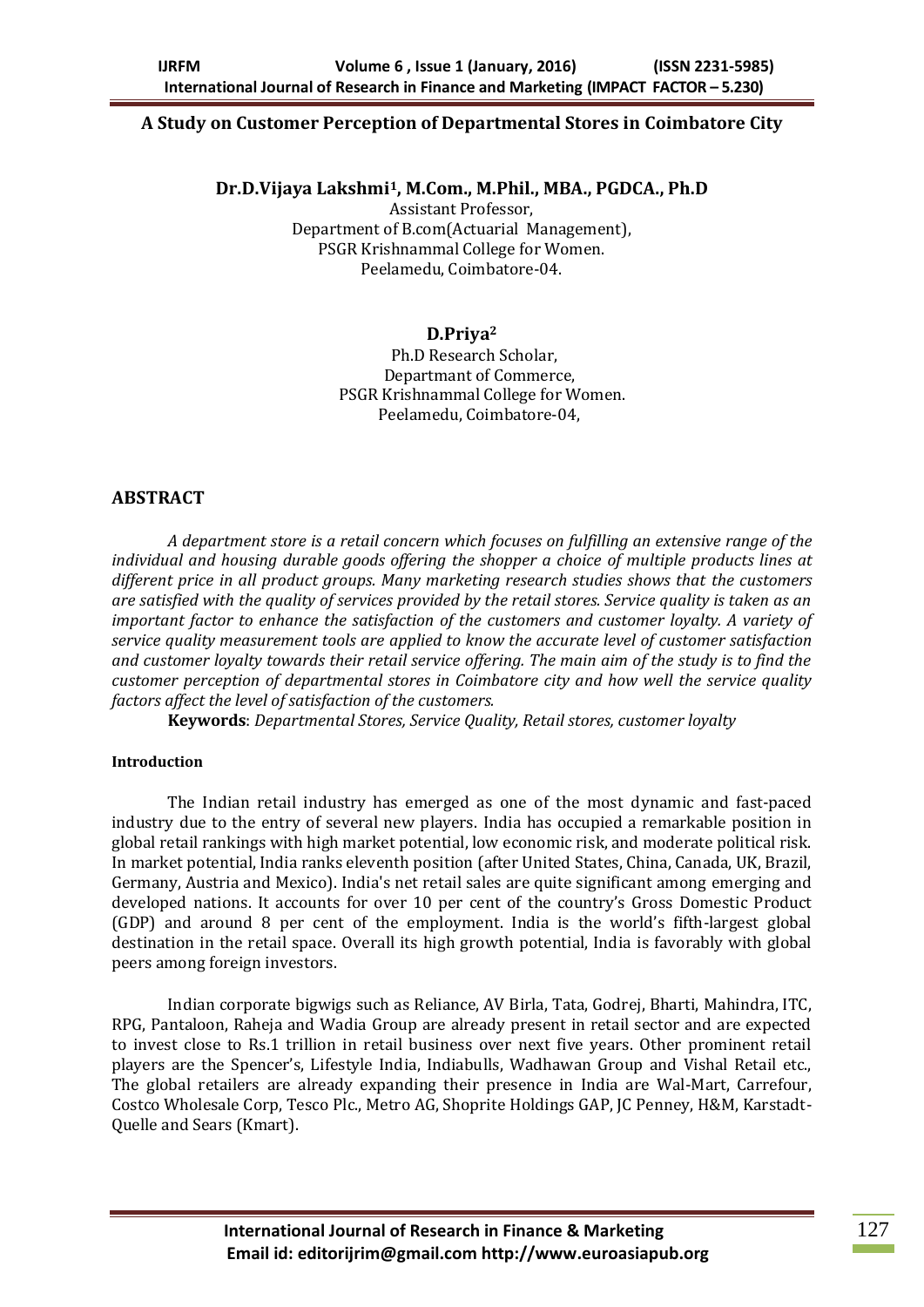Retail market is divided into two types, such as organized and unorganized sector comprises of licensed retailers in hypermarkets, super markets, malls, departmental stores etc and, the unorganized sector dominated by large number of small retailers comprising of local kirana shops, owner manned general stores, chemists, apparel shops, pavement vendors, hand cart hawkers etc. A third form of retail is the virtual retails where products are ordered via mail, telephone or online without having examined physically but instead in a catalog, on television or on a website.

A **departmental store** is a large retail trading organization. It has several departments, which are classified and organized accordingly. Departments are made as per different types of goods to be sold. For example, individual departments are established for selling packed food goods, groceries, garments, stationery, cutlery, cosmetics, medicines, computes, sports, furniture, etc., so that customers can purchase all basic household requirements under one roof. It provides them maximum shopping convenience and therefore, also called as **'Universal Providers'** or **'One spot shopping'**. The concept of a departmental store first originated in **France**.

"A departmental store is a large retailing business unit which handles a wide variety of shopping and specialty goods and is organized into separate department for purposes of promotion, service, and control."-E.1V. Cundiff and K.R.Still

The departmental stores originated in the European countries during the 19th century. The first departmental store known as BON MARCHE was established in France in the year 1852. Two more departmental stores via; the LOUVRE and the PRINTEMPS were established in 1855 and 1856 respectively. Gradually the departmental stores started getting immense popularity. In England, departmental stores came into existence in 1840 and in the U.S.A. in the middle of nineteenth century.

### **Service Quality**

Quality is such an important issue that it is considered as a significant concept in our real life. It is regarded as a strategic organizational weapon. The pressing need of developing service organizations and upgrading their services necessitates the measuring of service quality. The assets in checking the quality progress and providing bases for improving it. As a result of economic changes throughout history, the concept of 'quality' has changed. 'Quality' comes from the Latin word 'Qualitas', which refers to the nature of a person or the nature of an object. In the past Quality meant accuracy and perfection **(Al-Dararkah, 2002).**

**Zeithaml & Bitner (2003)** states that: "Service quality is a focused evaluation that reflects the customer's perception of specific dimensions of service: reliability, responsiveness, assurance, Empathy, tangibles. Satisfaction, on other hand, is more inclusive: it is influenced by perceptions of service quality, product quality, and price as well as situational factors and personal factors.

### **Statement of the Problem**

Rapidly changing retail environment along with sophisticated and demanding customers have made it mandatory for the retailers to differentiate themselves in meeting the needs of customers which will help them in improving their competitive positioning in the market (Mehta 2000). For competitive survival and growth, retailers are focusing on areas under their control that might give them an edge in the market. Hence delivering high levels of service quality as an area is receiving major attention in this regard. Good service quality leads to customer satisfaction, retention and patronage, customer loyalty, positive relationship to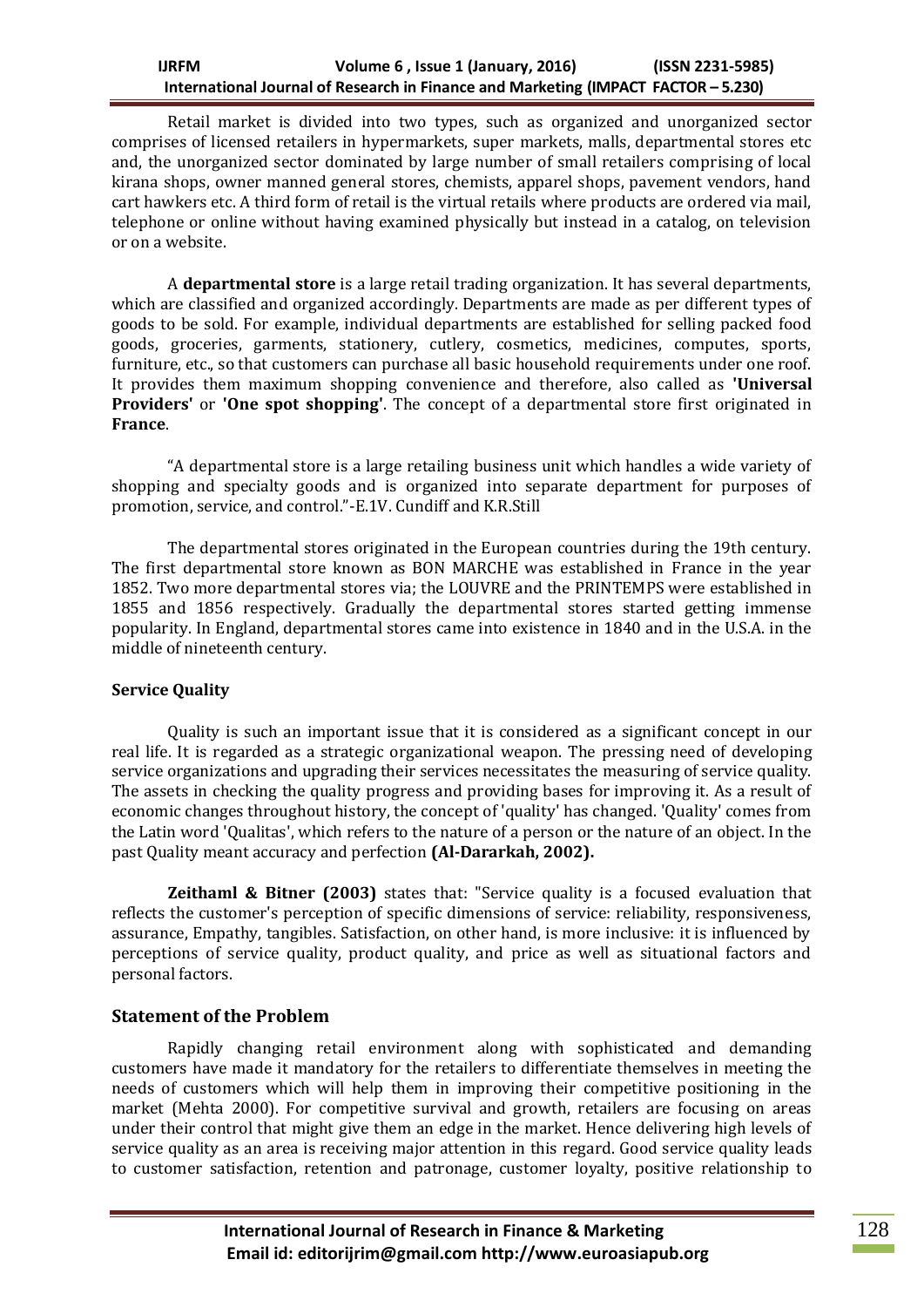costs, profitability and positive word of mouth. Hence retailers are keen to adopt service quality as a means for improving their performance in the market. Therefore it leads to study the customer perception of departmental stores in Coimbatore city.

# **Scope of the Study**

Retailing in India is gradually inching its way toward becoming the next boom industry. The whole concept of shopping has altered in terms of format and customer buying behavior, ushering in a revolution in shopping in India. Modern retail has entered India as seen in sprawling shopping centers', departmental stores, multi-storied malls and huge complexes offer shopping, entertainment and food all under one roof. The research study entitled "A Study on customer perception of departmental stores in Coimbatore City" is undertaken to know the factors that influenced to purchase in departmental stores. This study is mainly focused on the satisfaction level of service and the perception level of services rendered by the departmental stores in Coimbatore city.

### **Objectives of the Study**

1. To study the factors that influence to purchase from the departmental stores.

2. To know the perception level of services rendered by the departmental stores.

3. To analyze the satisfaction level of service offered by the departmental stores.

# **Research Methodology**

The study aims to analyze the customer perception of departmental store. Convenient Sampling technique is used to select the respondents for the survey.

### **I. Area of the Study**

The study is undertaken in Coimbatore city.

### **II. Sample Size**

A Sample of **60** respondents, who are the customer of departmental stores have been taken by adopting convenience sampling technique.

### **III. Data Source**

The **Primary data** has been collected directly from the customers by using a prestructured questionnaire/interview schedule.

The **Secondary data** has been collected from different sources such as technical and trade journals, articles, newspapers, magazines, internet, periodicals, books, reports, publication of associations related to departmental stores.

# **IV. Statistical Tools used for the Study**

The following tools used in the study are

- 1. Percentage Analysis
- 2. ANOVA
- 3. t-Test

# **V. Hypothesis**

A Suitable Null Hypothesis have been framed and tested in the relevant places.

# **limitations of the Study**

- The study is confined only to the departmental stores.
- Since the survey was done only within Coimbatore city, the results obtain may not be taken as universal suggestion.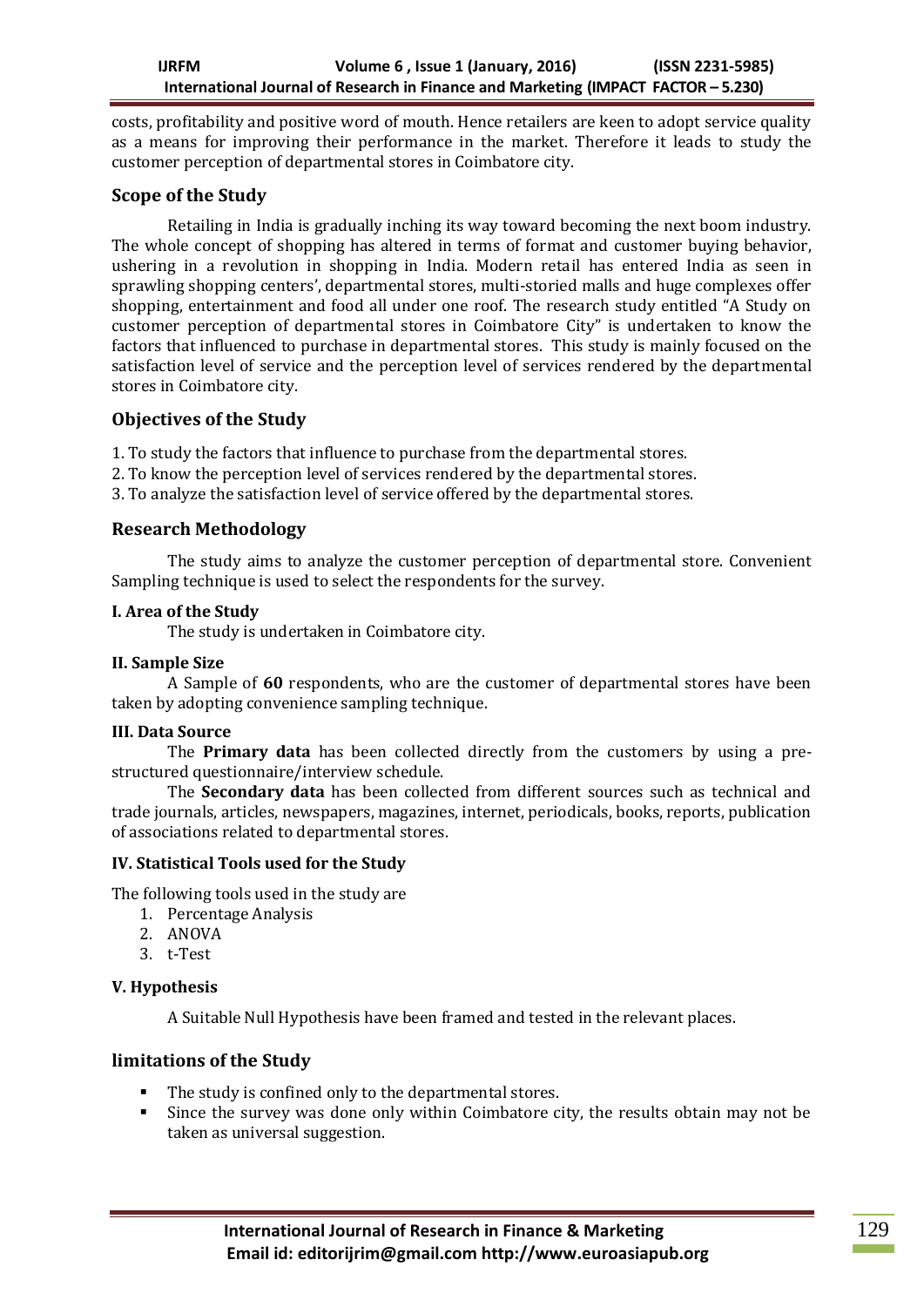### **Review of Literature**

**Faisal Qureshi, Sadia Humayun and Sheikh Farhan Hummayun(2015)** have analyzed on "Influence of retail atmospherics on customer perception in specialized department stores". This paper aims to study the impact of visual merchandizing on customer perception in specialized stores. The objective of this research was to study the impact of store environment on customer perception in specialized department stores. A sample size of 200 respondents was chosen by convenience based technique of sampling in Pakistan. A questionnaire was used as an instrument of data collection for this research and the one sample T-test statistical tool was used to analyze the data. They have concluded that the success of stores depend on customer perception, which was built through their shopping experience. A factor such as ambience, store layout, shelf placement and point of purchase displays, store interior and significance have a positive influence on the customer perception. It was concluded that there was an impact of visual merchandizing on customer perception in specialized department stores.

**R.Gomathi, S.Kishore and R.Deepika(2013)** have made a study entitled, "customer satisfaction towards departmental stores in Erode city". The objectives of the study is to know the factors influencing the customer to purchase from department store, needs of the customers, opinion and ideas of the consumers about the price, quality and services rendered by the departmental stores and finally to know the sales service provided by it. A total of 500 consumers of departmental stores was surveyed with a structured questionnaire. In this study, simple random sampling method was adopted for selecting the respondents. They have used percentage analysis, chi-square test, correlation and ANOVA. The study has revealed that the respondents was aware of departmental store through word of mouth and pamphlets, effects should be taken to reduce the price of certain products like fancy items, children's toys etc, the respondents want to make the billing procedure more convenient and the customers was expecting parking facilities for their vehicles and to avoid waiting. On a whole the customers were satisfied with the departmental stores and they were interested in recommending it to other customers.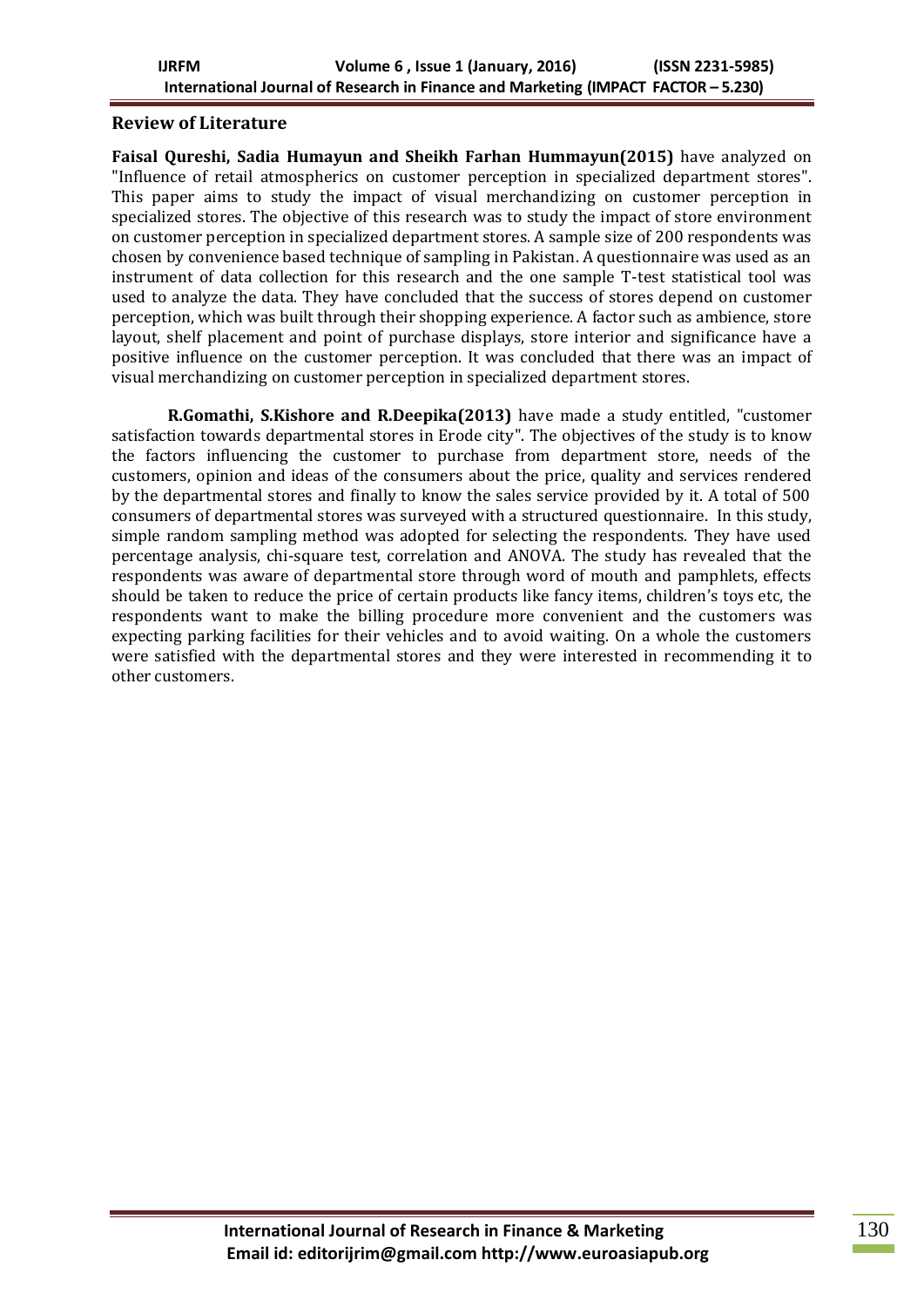# **Analysis and Interpretation**

# **Percentage Analysis**

**Table 1**

| <b>Personal Factor</b>         |                         | No.of.respondents | Percentage       |  |
|--------------------------------|-------------------------|-------------------|------------------|--|
|                                | 21-30 years             | 50                | 83.3             |  |
| Age                            | $31-40$ years           | $\overline{4}$    | 6.7              |  |
|                                | $41-50$ years           | $\overline{3}$    | $\overline{5.0}$ |  |
|                                | Above 50 years          | $\overline{3}$    | 5.0              |  |
|                                | Male                    | $\overline{20}$   | 33.3             |  |
| Gender                         | Female                  | 40                | 66.7             |  |
|                                | Married                 | $\overline{10}$   | 16.7             |  |
| <b>Marital Status</b>          | <b>Single</b>           | 50                | 83.3             |  |
|                                | School Level            | $\mathbf{1}$      | 1.7              |  |
|                                | $\overline{G}$ raduate  | 24                | 40               |  |
| <b>Education Qualification</b> | Post Graduate           | 19                | 31.7             |  |
|                                | Professional            | $\overline{12}$   | $\overline{20}$  |  |
|                                | Others                  | $\overline{4}$    | 6.7              |  |
|                                | House Wife              | $\overline{4}$    | 6.7              |  |
|                                | <b>Employed</b>         | $\overline{22}$   | 36.7             |  |
| Occupation                     | Professional            | 16                | 26.7             |  |
|                                | <b>Business</b>         | $\overline{5}$    | 8.3              |  |
|                                | Research Scholar        | 13                | 21.7             |  |
|                                | One                     | 11                | 18.3             |  |
|                                | Two                     | $\overline{20}$   | 33.3             |  |
| <b>Earning Members</b>         | Three                   | 19                | 31.7             |  |
|                                | Four                    | 9                 | $\overline{15}$  |  |
|                                | <b>Above Four</b>       | $\mathbf{1}$      | 1.7              |  |
|                                | Below Rs 10000          | 3                 | 5                |  |
|                                | Rs 10000-Rs 20000       | $\overline{29}$   | 48.3             |  |
| Monthly Income                 | Rs 20001-Rs 30000       | 9                 | $\overline{15}$  |  |
|                                | Above Rs 30000          | 19                | 31.7             |  |
|                                | Newspaper               | $\overline{3}$    | $\overline{5}$   |  |
| Source of purchase             | Advertisement           | 26                | 43.3             |  |
|                                | <b>Friends</b>          | 31                | 51.7             |  |
|                                | Below Rs 1000           | 10                | 16.7             |  |
|                                | <b>Rs</b> 1000-Rs 2000  | $\overline{18}$   | $\overline{30}$  |  |
| Amount Spend for purchase      | Rs 2001-Rs 3000         | 14                | 23.3             |  |
|                                | Above Rs 3000           | 18                | 30               |  |
|                                | <b>Monthly purchase</b> | 29                | 48.3             |  |
| Purchase                       | Only when need arises   | 23                | 38.3             |  |
|                                | When there is any offer | $\overline{8}$    | 13.3             |  |
|                                | Frequently              | $\overline{30}$   | $\overline{50}$  |  |
| Frequency of purchase          | Rarely                  | 19                | 31.7             |  |
|                                | Occasionally            | 11                | 18.3             |  |
|                                | Cash                    | 50                | 83.3             |  |
| Mode                           | Debit card              | $\overline{8}$    | 13.3             |  |
|                                | Credit card             | $\overline{2}$    | $\overline{3.3}$ |  |
|                                | Less than 1 year        | $10\,$            | 16.7             |  |
|                                | $1-2$ years             | $\overline{16}$   | 26.7             |  |
| Years of purchase              | $2-3$ years             | $\overline{9}$    | $\overline{15}$  |  |
|                                | Above 3 years           | 25                | 41.7             |  |
|                                | Fast service            | 21                | $\overline{35}$  |  |
| Customer service               | <b>Slow service</b>     | $\overline{25}$   | 41.7             |  |
|                                | Not sufficient service  | 14                | 23.3             |  |
|                                | Excellent               | 9                 | 15               |  |
|                                | Good                    | 40                | 66.7             |  |
| Opinion                        | Fair                    | $10\,$            | 16.7             |  |
|                                | Poor                    | $\mathbf{1}$      | 1.7              |  |

(Source: Computed)

It is inferred from the above table that 83.3 per cent of the respondents are in the age group of 21 to 30 years, 6.7 per cent of the respondents fall under the age group of 31 to 40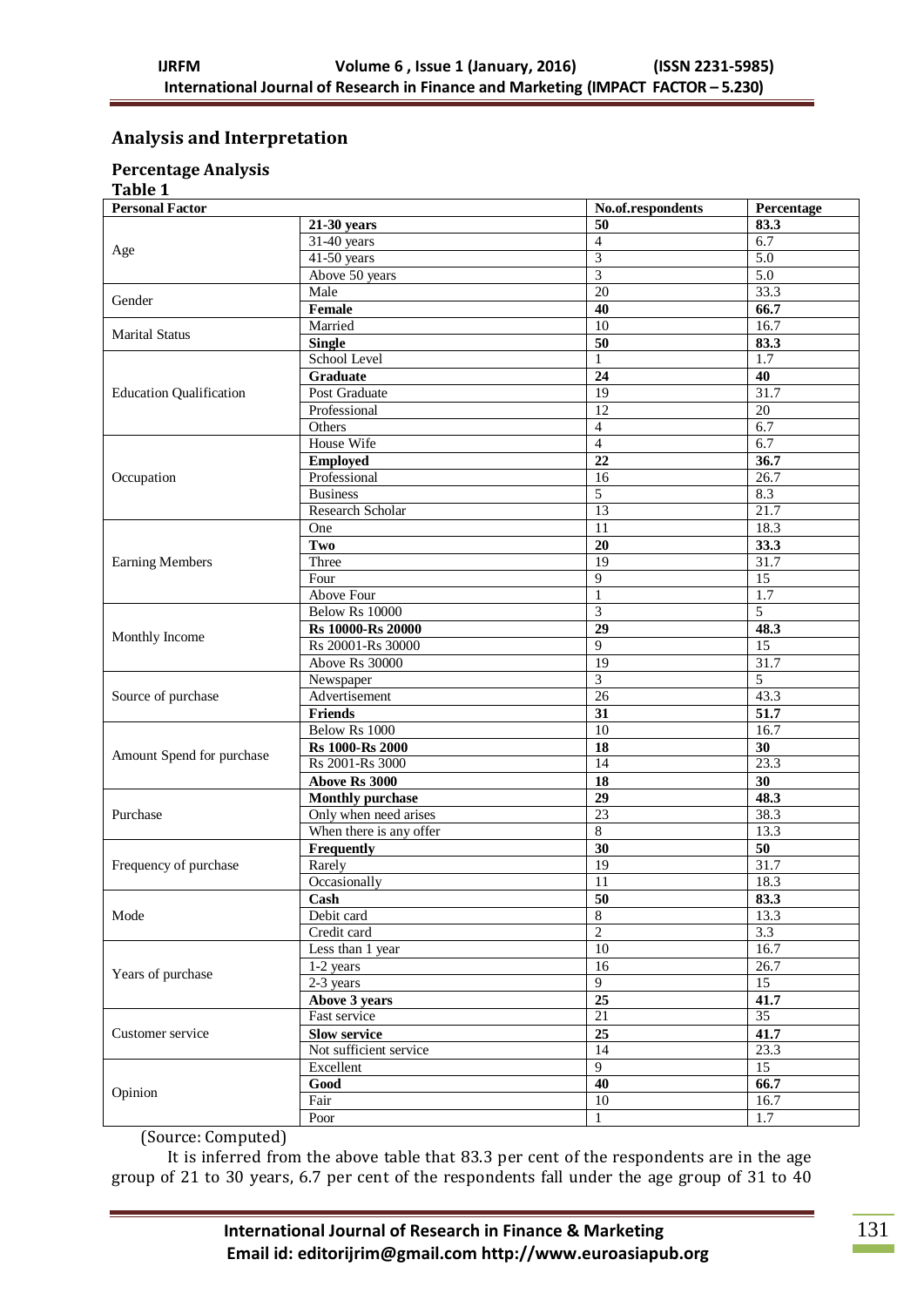years and 5 per cent of the respondents are in the both 41 to 50 years and also above 50 years of age.

 It is observed from the above table that 66.7 per cent of the respondents are female and 33.3 per cent of the respondents are male.

 It is clear from the above table that 83.3 per cent of the respondents are unmarried and 16.7 per cent of the respondents are married.

 It is noted from the percentage analysis table that 40 per cent of the respondents are graduates, 31.7 per cent are post graduates, 20 per cent are qualified professionals,6.7 per cent of the respondents are diploma and 1.7 per cent of the respondents have completed only school level education.

The table exhibits that 36.7 per cent of the respondents are employees, 26.7 per cent of the respondents are professionals, 21.7 per cent are research scholars, 8.3 per cent of the respondents are doing business and the rest (6.7 per cent) are house wives.

 It is known from the above table that 33.3 per cent of the respondents have two earning members in their family, 31.7 per cent have three earners, 18.3 per cent of the respondents have only one earning member, 15.0 per cent of the respondents have four earning members and 1.7 per cent of the respondents have more than four earnings members.

The above table shows that 48.3 per cent of the respondents' family has a monthly income of Rs 10,001 to 20,000, 31.7 per cent have an income of above Rs 30,000 and 15 per cent of the respondents' family earns a monthly income of Rs 20,001 to Rs 30,000 and 5 per cent of the respondents' family has an income of below Rs 10,000.

 The source of purchase in departmental stores shows that 51.7 per cent of the respondents are influenced by friends/family, 43.3 per cent of the respondents are influenced by advertisement and newspaper plays a very nominal role with 5 per cent.

 An amount spent equally by majority of the respondents are of Rs 1,001 to Rs 2,000 and also for above Rs 3000 per month to buy the products, 23.3 per cent of the respondents spend Rs 2001 to Rs 3000 and 16.7 per cent spend only below Rs 1000.

 48.3 per cent of the respondents have made their purchase monthly, 38.3 per cent purchase only when a need arises and remaining 13.3 per cent of them buy when there is any offer.

 The table shows that 50 per cent of the respondents make the purchase frequently, 31.7 per cent rarely and 18.3 per cent make their purchases occasionally only

 The percentage table shows that 83.3 per cent of the respondents pay by cash and 13.3 per cent of the respondents pay on debit card and 3.3 per cent of the respondents pay on credit card, when they buy the selected products.

The respondents (41.7 per cent) have been purchasing products from departmental stores for above 3 years, 26.7 per cent are found to purchase the products from departmental stores for 1 to 2 years, 16.7 per cent are purchasing from less than 1 year and 15 per cent are purchasing from 2 to 3 years in departmental stores.

41.7 per cent of the respondents states that the customer service in departmental stores are slow, 35 per cent states that service are fast and 23.3 per cent felt that there is no sufficient service in departmental stores.

The overall opinion of the respondents about the service offered in departmental stores are good(66.7 per cent), 16.7 per cent felt it as fair, 15 per cent are opined as excellent and rest as poor.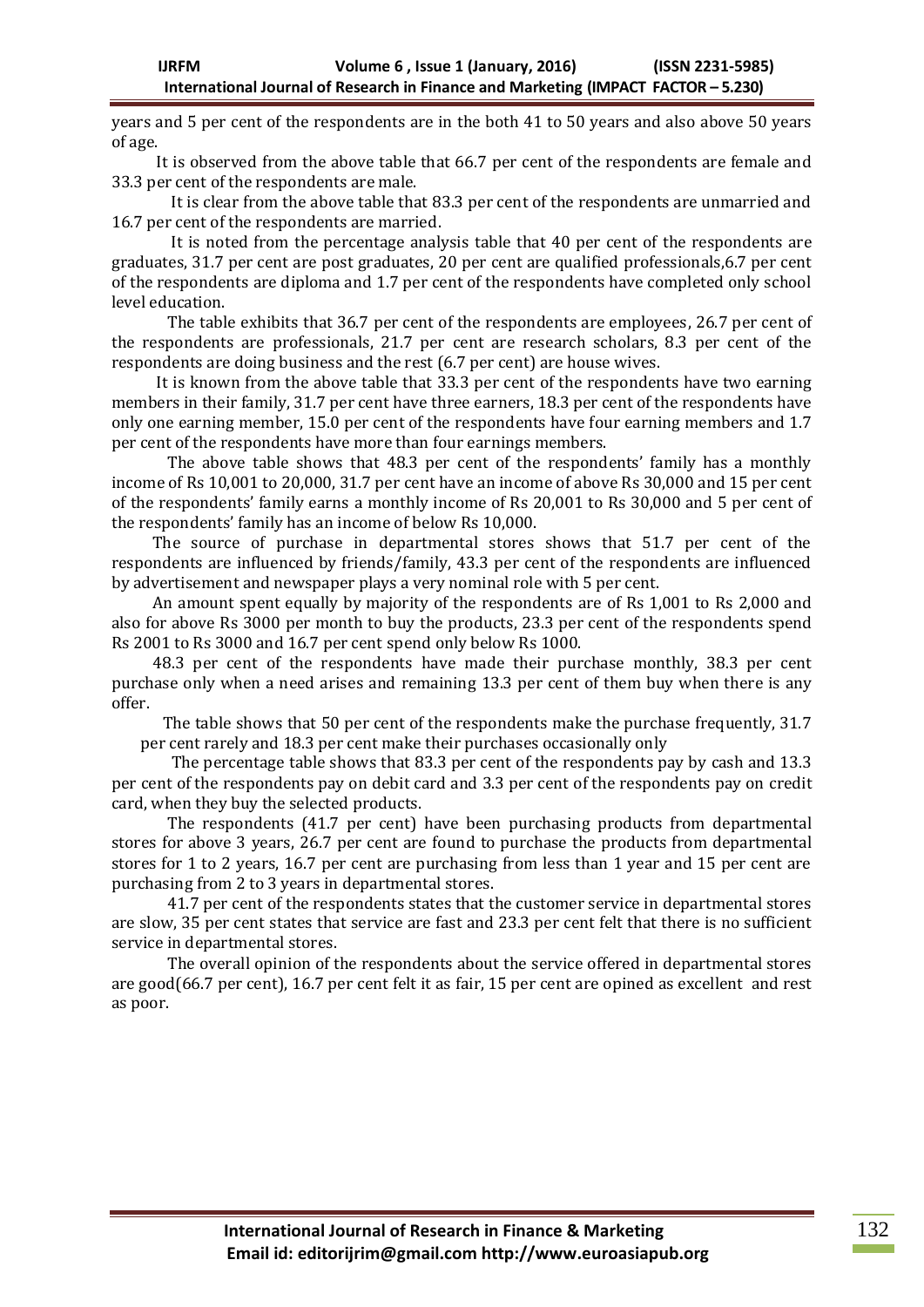#### **Table 2 Problems**

| <b>Problems</b>                               | <b>Yes</b>        |          | N <sub>0</sub>    |          |  |  |
|-----------------------------------------------|-------------------|----------|-------------------|----------|--|--|
|                                               | No.of.respondents | Per cent | No.of.respondents | Per cent |  |  |
| Long queues at billing                        | 49                | 81.7     | 11                | 18.3     |  |  |
| Difficulty in parking                         | 30                | 50       | 30                | 50       |  |  |
| Misplacing of products                        | 27                | 45       | 33                | 55       |  |  |
| Time consuming                                | 37                | 61.7     | 22                | 36.7     |  |  |
| Inefficiency<br>of<br>sales<br>representative | 17                | 28.3     | 43                | 71.7     |  |  |
| Difficulty in<br>navigating<br>large store    | 18                | 30       | 42                | 70       |  |  |
| Unavailability of stock                       | 24                | 40       | 36                | 60       |  |  |
| Debit<br>and<br>credit<br>card<br>payment     | 12                | 20       | 48                | 80       |  |  |

(Source: Computed)

While analyzing the problems faced by the respondents, it has been noted that long queues at billing is the most severe one (81.7 per cent), 61.7 per cent of the respondents have indicated that time consuming as the next problem, 50 per cent has difficulty in parking followed by Misplacing of products, Unavailability of stock, Difficulty in navigating large store, Inefficiency of sales representative and Debit and credit card payment has stated as least problem.

# **ANOVA**

### **Table 3**

### **Factors and Level of Satisfaction**

| <b>Factors</b>         |                         |      | <b>Satisfaction level</b> |              |       | Sig.  |        |
|------------------------|-------------------------|------|---------------------------|--------------|-------|-------|--------|
|                        |                         | Mean | S.D                       | $\mathbf N$  |       |       |        |
| <b>Earning Members</b> | One                     | 3.71 | 0.369                     | 11           | 2.306 | 0.070 | $\ast$ |
|                        | Two                     | 3.61 | 0.324                     | 20           |       |       |        |
|                        | Three                   | 3.91 | 0.245                     | 19           |       |       |        |
|                        | Four                    | 3.69 | 0.329                     | 9            |       |       |        |
|                        | Above four              | 3.69 |                           | $\mathbf{1}$ |       |       |        |
|                        | Total                   | 3.74 | 0.324                     | 60           |       |       |        |
| Amount Spend           | Below Rs 1000           | 3.52 | 0.204                     | 10           | 5.461 | 0.002 | $\ast$ |
|                        | Rs 1001-Rs 2000         | 3.86 | 0.157                     | 18           |       |       |        |
|                        | Rs 2001-Rs 3000         | 3.90 | 0.324                     | 14           |       |       |        |
|                        | Above 3000              | 3.61 | 0.393                     | 18           |       |       |        |
|                        | Total                   | 3.74 | 0.324                     | 60           |       |       |        |
| Purchase               | Monthly purchase        | 3.75 | 0.343                     | 29           | 0.319 | 0.728 | NS     |
|                        | Only when need arises   | 3.70 | 0.296                     | 23           |       |       |        |
|                        | When there is any offer | 3.80 | 0.361                     | 8            |       |       |        |
|                        | Total                   | 3.74 | 0.324                     | 60           |       |       |        |
| Frequency of purchase  | Frequently              | 3.73 | 0.359                     | 30           | 0.195 | 0.823 | NS     |
|                        | Rarely                  | 3.77 | 0.249                     | 19           |       |       |        |
|                        | Occasionally            | 3.69 | 0.361                     | 11           |       |       |        |
|                        | Total                   | 3.74 | 0.324                     | 60           |       |       |        |
|                        | Less than 1 year        | 3.85 | 0.270                     | 10           | 1.898 | 0.140 | $\ast$ |
|                        | 1-2 years               | 3.84 | 0.368                     | 16           |       |       |        |
| Years of purchase      | 2-3 years               | 3.59 | 0.293                     | 9            |       |       |        |
|                        | Above 3 years           | 3.68 | 0.306                     | 25           |       |       |        |
|                        | Total                   | 3.74 | 0.324                     | 60           |       |       |        |

(Source: Computed) (\*-Significance at 5% level)

It is cleared from the above table that there is no significant difference among purchase, frequency of purchase and their satisfaction level. Hence, the hypothesis is accepted. The table shows that the calculated p value, which is greater than the table value at 5% level of significance in case of earning members, amount spent and years of purchase of the respondents. So there is a significant difference among earning members, amount spent, years of purchase of the respondents and their level of satisfaction. Hence, the hypothesis is rejected.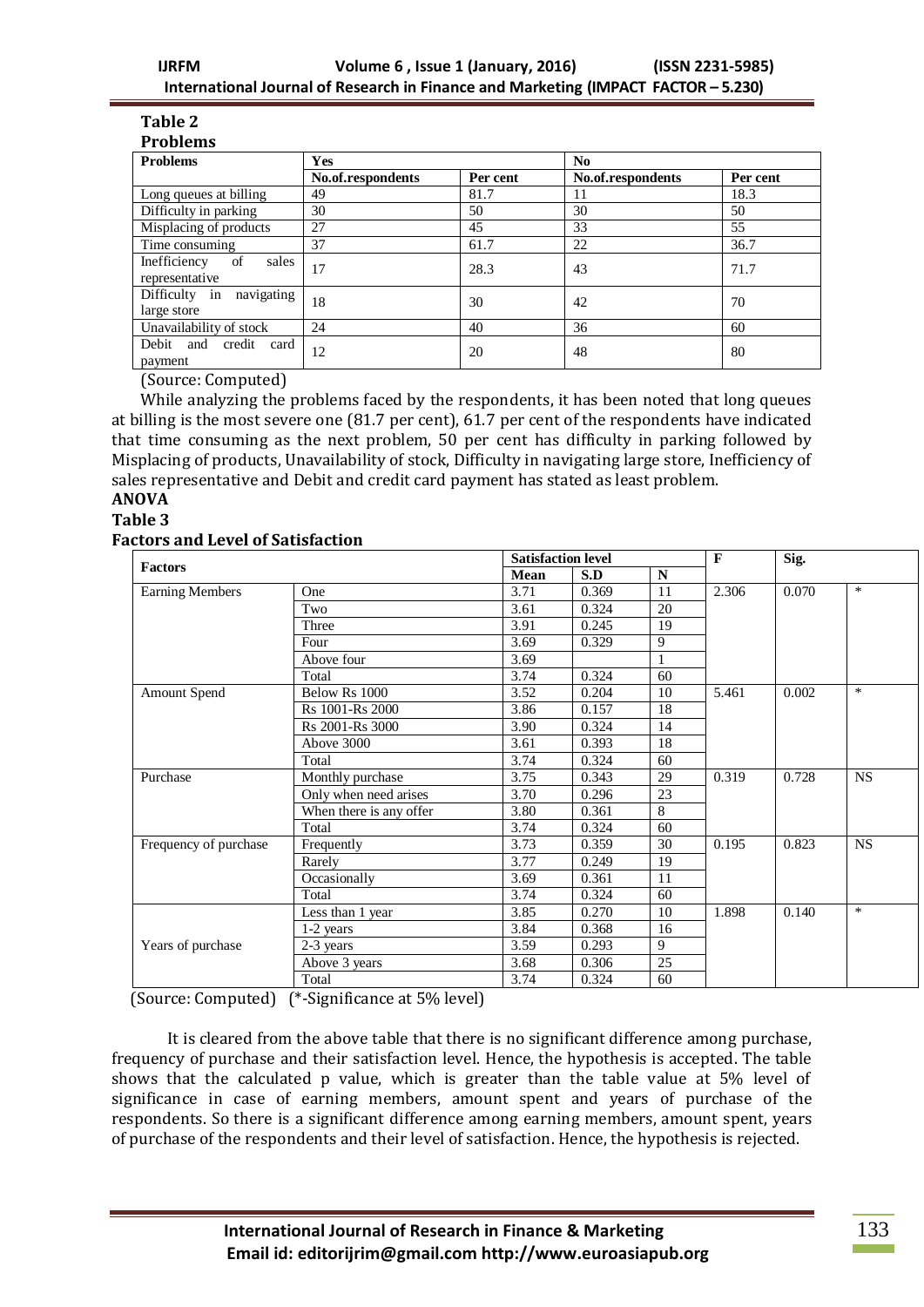| Table 4 |                                                 |  |
|---------|-------------------------------------------------|--|
|         | Service Quality Factors and level of perception |  |

| <b>Factors</b>        | Age                       |       | perception level |                 |       | Sig.  |        |
|-----------------------|---------------------------|-------|------------------|-----------------|-------|-------|--------|
|                       |                           | Mean  | S.D              | $\mathbf N$     |       |       |        |
|                       | $\overline{21}$ -30 years | 3.815 | 0.439            | $\overline{50}$ | 2.803 | 0.048 | $\ast$ |
|                       | 31-40 years               | 4.438 | 0.125            | $\overline{4}$  |       |       |        |
|                       | $41-50$ years             | 3.917 | 0.144            | 3               |       |       |        |
| <b>Assurance</b>      | Above 50 years            | 3.667 | 0.629            | 3               |       |       |        |
|                       | Total                     | 3.854 | 0.449            | 60              |       |       |        |
|                       | $21-30$ years             | 4.007 | 0.581            | 50              | 1.176 | 0.327 | $\ast$ |
| <b>Empathy</b>        | $31-40$ years             | 4.167 | 0.192            | $\overline{4}$  |       |       |        |
|                       | $41-50$ years             | 3.444 | 0.192            | 3               |       |       |        |
|                       | Above 50 years            | 3.889 | 0.192            | 3               |       |       |        |
|                       | Total                     | 3.983 | 0.550            | 60              |       |       |        |
| <b>Responsiveness</b> | $21-30$ years             | 3.610 | 0.629            | 50              | 3.195 | 0.030 | $\ast$ |
|                       | $31-40$ years             | 4.562 | 0.375            | $\overline{4}$  |       |       |        |
|                       | $41-50$ years             | 3.833 | 0.577            | $\overline{3}$  |       |       |        |
|                       | Above 50 years            | 3.500 | 0.250            | 3               |       |       |        |
|                       | Total                     | 3.679 | 0.639            | 60              |       |       |        |
| <b>Reliability</b>    | $21-30$ years             | 3.256 | 0.466            | 50              | 3.759 | 0.016 | $\ast$ |
|                       | $31-40$ years             | 3.550 | 0.412            | $\overline{4}$  |       |       |        |
|                       | $41-50$ years             | 3.733 | 0.306            | 3               |       |       |        |
|                       | Above 50 years            | 4.000 | 0.200            | 3               |       |       |        |
|                       | Total                     | 3.336 | 0.482            | 60              |       |       |        |
| <b>Tangibility</b>    | $\overline{21}$ -30 years | 4.225 | 0.417            | 50              |       |       |        |
|                       | 31-40 years               | 3.937 | 0.800            | $\overline{4}$  |       |       | $\ast$ |
|                       | $41-50$ years             | 3.750 | 0.000            | 3               | 1.695 | .178  |        |
|                       | Above 50 years            | 4.000 | 0.433            | 3               |       |       |        |
|                       | Total                     | 4.170 | 0.447            | 60              |       |       |        |

(Source: Computed) (\*-Significance at 5% level)

The table shows that the calculated p value, which is greater than the table value at 5% level of significance in case of assurance, empathy, responsiveness, reliability, tangibility and their level of perception of the respondents. So there is a significant difference among assurance, empathy, responsiveness, reliability, tangibility and their level of perception of the respondents. Hence, the hypothesis is rejected.

#### **t-Test Table 5**

### **Gender and Reason for Purchase**

| Gender | <b>Reason for Purchase</b> |       |    | Df       | Sig. |       |
|--------|----------------------------|-------|----|----------|------|-------|
|        | <b>Mean</b>                | S.D   | No | $-0.495$ | 58   | 0.208 |
| Male   | .406                       | 0.192 | 20 |          |      |       |
| Female | . 439                      | 0.269 | 40 |          |      |       |

(Source: Computed)

The mean value ranges between 0.269 and 0.192. The highest mean value of 0.269 has been found for the female, which implies that the female respondents has many reason for purchase in departmental stores when compared to male.

` **H0: "**There is no significant difference between gender and reason for purchase in departmental stores".

 It is clear from above table that the calculated value of t-test is -0.495 and significant p value is 0.208, which is less than the table value at 5% level of significance. It is inferred that there is a significant difference between gender and reasons for purchase in departmental stores. Hence, the hypothesis is rejected.

### **Findings**

### **Percentage Analysis**

- 83.3 per cent of the respondents are in the age group of 21 to 30 years.
- 66.7 per cent of the respondents are female.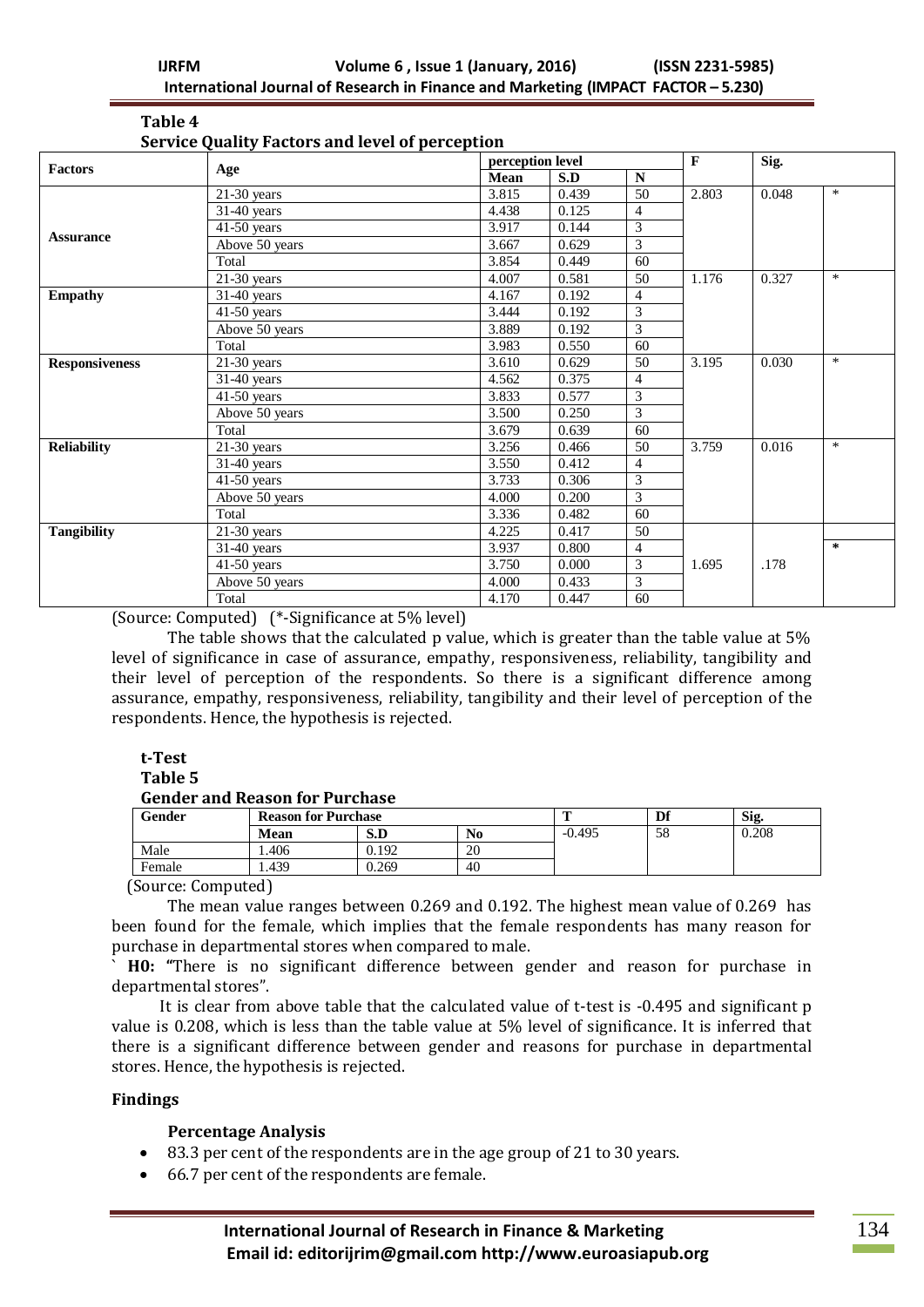- 83.3 per cent of the respondents are unmarried.
- 40 per cent of the respondents are graduates.
- 36.7 per cent of the respondents are employees.
- 33.3 per cent of the respondents have two earning members in their family.
- 48.3 per cent of the respondents' family has a monthly income of Rs 10001 to 20000.
- 51.7 per cent of the respondents are influenced by friends/family.
- An amount spent equally by majority of the respondents is of Rs 1001 to Rs 2000 in departmental stores.
- 48.3 per cent of the respondents have made their purchase monthly.
- 50 per cent of the respondents make the purchase frequently.
- The percentage table shows that 83.3 per cent of the respondents pay by cash.
- The respondents (41.7 per cent) have been purchasing products from departmental stores for above 3 years.
- 41.7 per cent of the respondents states that the customer service in departmental stores are slow
- Overall opinion of the respondents about the service offered in departmental stores is good (66.7 per cent).
- 81.7 per cent of the respondents have been noted that Long queues at billing are the primary problem.

### **ANOVA**

### **Factors and Level of Satisfaction**

- There is no significant difference among purchase, frequency of purchase and their satisfaction level.
- There is a significant difference among earning members, amount spent, years of purchase of the respondents and their level of satisfaction.

### **Service Quality Factors and level of perception**

 There is a significant difference among assurance, empathy, responsiveness, reliability, tangibility and their level of perception of the respondents.

### **t-Test**

# **Gender and Reason for Purchase**

 There is a significant difference between gender and reasons for purchase in departmental stores.

### **Suggestions**

- The departmental stores have to motivate the customers who are in the age above 40 years in order to make purchase in departmental stores for increasing the sale.
- House wives are not preferred buying in the departmental stores may be due to less awareness, so necessary steps has to be taken in promotional activities.
- Customer services play an important role in retaining customers. Therefore, customer services should be improved by collecting feedback from customers so that necessary steps can be taken in this direction.
- Long queues at billing are the problem faced by the customers while purchasing in the departmental stores. So that the departmental stores can make fast cashiering by appointing more sales persons along with increasing the cash counter.